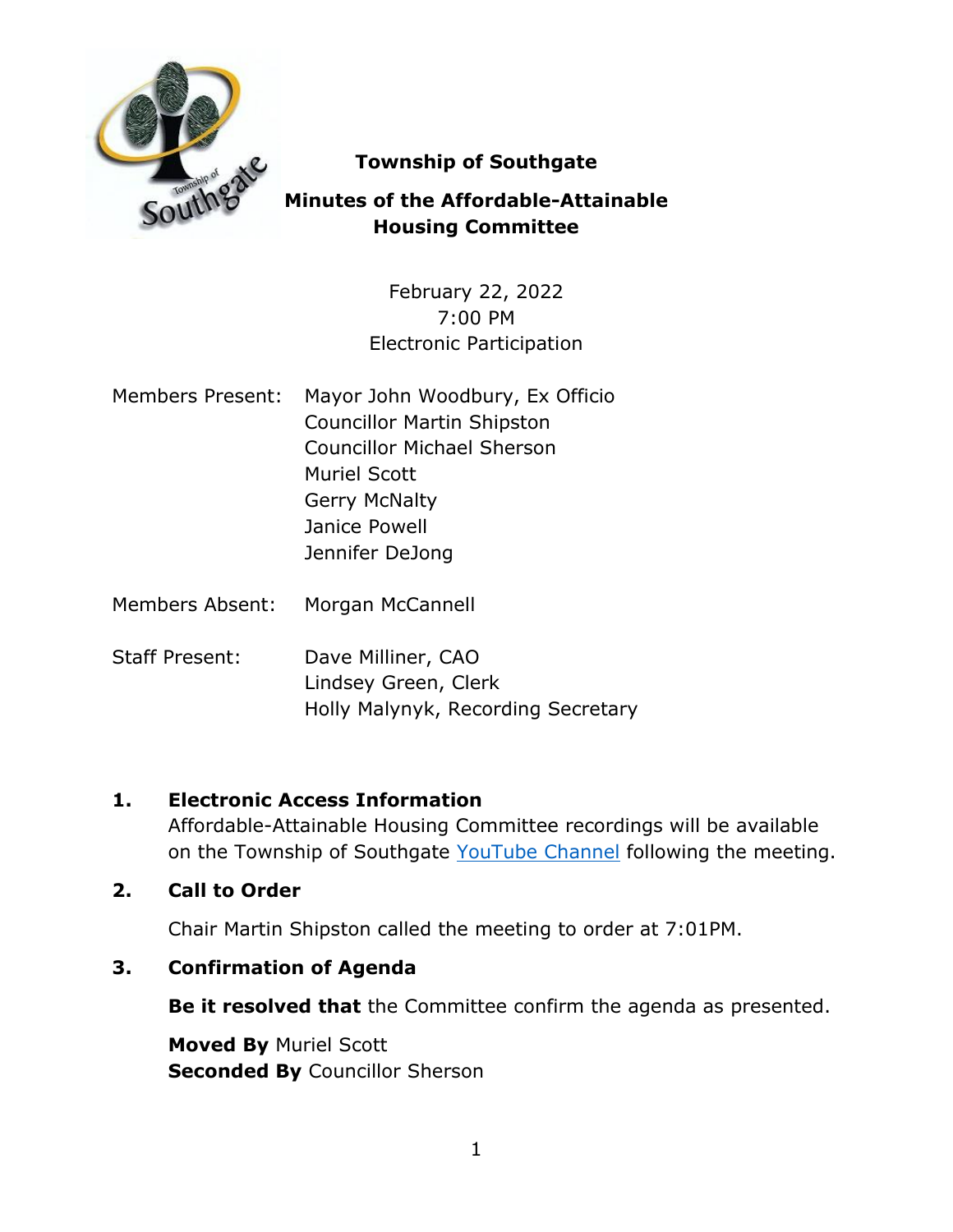**Be it resolved that** the Committee confirm the agenda as presented.

#### **Carried**

# **4. Declaration of Pecuniary Interest**

No one declared a pecuniary interest to any item on the agenda.

# **5. Delegations & Presentations**

### **5.1 Anne Marie Shaw - Director of Housing Grey Bruce**

**Moved By** Gerry McNalty **Seconded By** Councillor Sherson

**Be it resolved that** the Committee receive Anne Marie Shaw's delegation as information.

### **Carried**

### **6. Adoption of Minutes**

**Moved By** Gerry McNalty **Seconded By** Muriel Scott

**Be it resolved that** the Committee approve the minutes from the January 25, 2022, Affordable-Attainable Housing Committee meeting as presented.

# **Carried**

# **7. Staff Updates**

# **7.1 Local Housing Projects**

The CAO reported on local housing projects, including discussions with the South East Grey Community Support Services for housing options in a number of locations in the Township of Southgate and discussions with the Dundalk Lions Club to discuss the future of the current Dundalk Medical Centre. Vice Chair McNalty discussed the possibility of working with private developers about developing Affordable-Attainable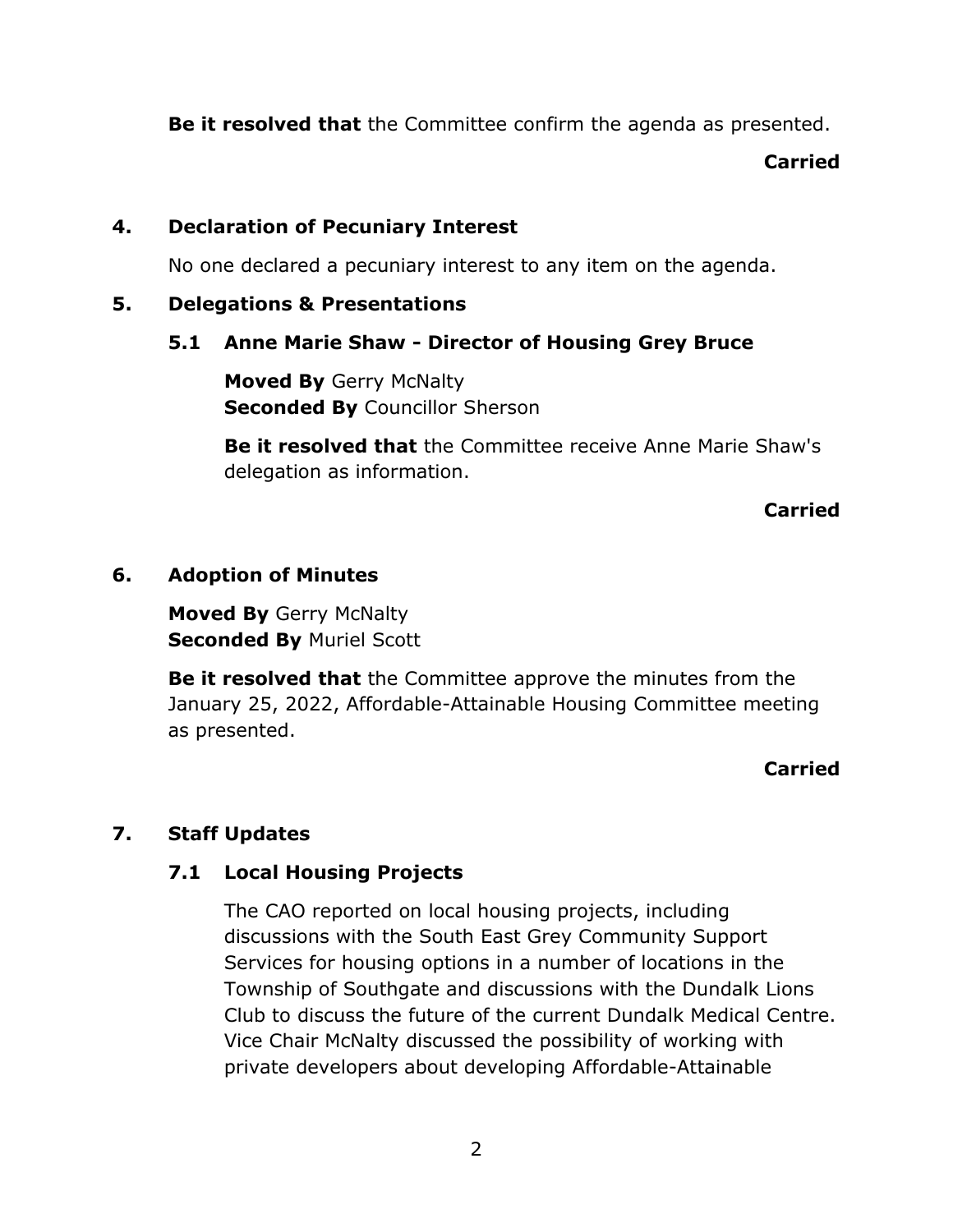Housing on municipal lands, and other possibilities if no municipal land was available.

Members and Staff discussed the AMO Fixing Affordable Housing report and noted that the Committee should work on developing a plan of needs for the residents of the Township of Southgate community.

#### **8. New Business**

Vice Chair McNalty noted that it would be important to work on the recommendations to Council and suggested that they have the recommendations prepared by May or June, members discussed this and agreed to begin working on these recommendations. Vice Chair McNalty noted that he could approach Shari Huber to delegate at the next Affordable-Attainable Housing Committee.

#### **9. Correspondence**

**Moved By** Councillor Sherson **Seconded By** Jennifer DeJong

**Be it resolved that** the Committee received the items of correspondence as information.

**Carried**

#### **9.1 Report of the Ontario Housing Affordability Task Force**

#### **10. Next Meeting**

Tuesday March 22, 2022 at 7:00PM.